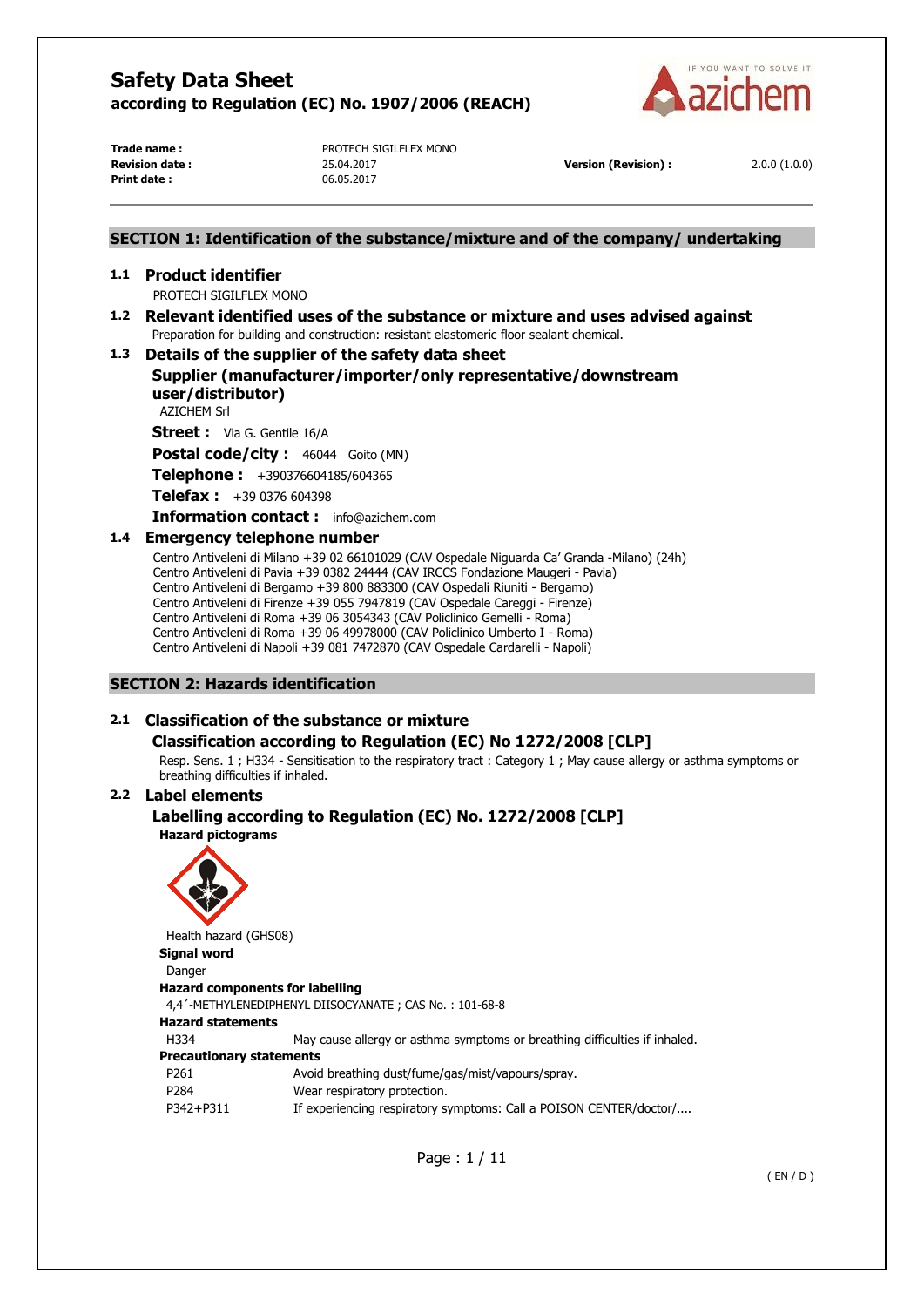

| Trade name :          | PROTECH SIGILFLEX MONO |                            |              |
|-----------------------|------------------------|----------------------------|--------------|
| <b>Revision date:</b> | 25.04.2017             | <b>Version (Revision):</b> | 2.0.0(1.0.0) |
| Print date:           | 06.05.2017             |                            |              |

P304+P340 IF INHALED: Remove person to fresh air and keep comfortable for breathing. **Special rules for supplemental label elements for certain mixtures**  EUH204 Contains isocyanates. May produce an allergic reaction.

### **2.3 Other hazards**

None

# **SECTION 3: Composition/information on ingredients**

### **3.2 Mixtures**

### **Hazardous ingredients**

NAPHTHA (PETROLEUM), HYDROTREATED HEAVY ; REACH registration No. : 01-2119463258-33 ; EC No. : 265-150-3; CAS No. : 64742-48-9

| Weight fraction:                 | $\geq 5 - < 10 \%$                                                                                                                                       |
|----------------------------------|----------------------------------------------------------------------------------------------------------------------------------------------------------|
| Classification 1272/2008 [CLP] : | Asp. Tox. 1; H304                                                                                                                                        |
|                                  | 4,4'-METHYLENEDIPHENYL DIISOCYANATE ; EC No. : 202-966-0; CAS No. : 101-68-8                                                                             |
| Weight fraction:                 | $\geq 0.5 - < 1\%$                                                                                                                                       |
| Classification 1272/2008 [CLP] : | Resp. Sens. 1; H334 Carc. 2; H351 STOT RE 2; H373 Acute Tox. 4; H332 Skin<br>Irrit. 2 ; H315 Skin Sens. 1 ; H317 Eye Irrit. 2 ; H319 STOT SE 3 ; H335    |
|                                  | XYLENE; REACH registration No.: 01-2119488216-32; EC No.: 215-535-7; CAS No.: 1330-20-7                                                                  |
| Weight fraction:                 | $\geq 0.5 - < 1\%$                                                                                                                                       |
| Classification 1272/2008 [CLP] : | Flam. Lig. 3; H226 Asp. Tox. 1; H304 STOT RE 2; H373 Acute Tox. 4; H312<br>Acute Tox. 4 ; H332 Skin Irrit. 2 ; H315 Eye Irrit. 2 ; H319 STOT SE 3 ; H335 |

#### **Additional information**

Full text of H- and EUH-statements: see section 16.

# **SECTION 4: First aid measures**

### **4.1 Description of first aid measures**

When in doubt or if symptoms are observed, get medical advice.

### **Following inhalation**

Remove victim out of the danger area. Symptoms may develop several hours following exposure; medical observation therefore necessary for at least 48 hours.

### **In case of skin contact**

Wash immediately with: Water Remove contaminated, saturated clothing immediately. In case of skin irritation, consult a physician. In case of skin reactions, consult a physician.

### **After eye contact**

After contact with the eyes, rinse with water with the eyelids open for a sufficient length of time, then consult an ophthalmologist immediately.

# **After ingestion**

Never give anything by mouth to an unconscious person or a person with cramps.

### **4.2 Most important symptoms and effects, both acute and delayed**

### May cause allergy or asthma symptoms or breathing difficulties if inhaled.

### **4.3 Indication of any immediate medical attention and special treatment needed**  None

# **SECTION 5: Firefighting measures**

# **5.1 Extinguishing media**

### **Suitable extinguishing media**

Extinguishing powder alcohol resistant foam Carbon dioxide (CO2) Water mist

Page : 2 / 11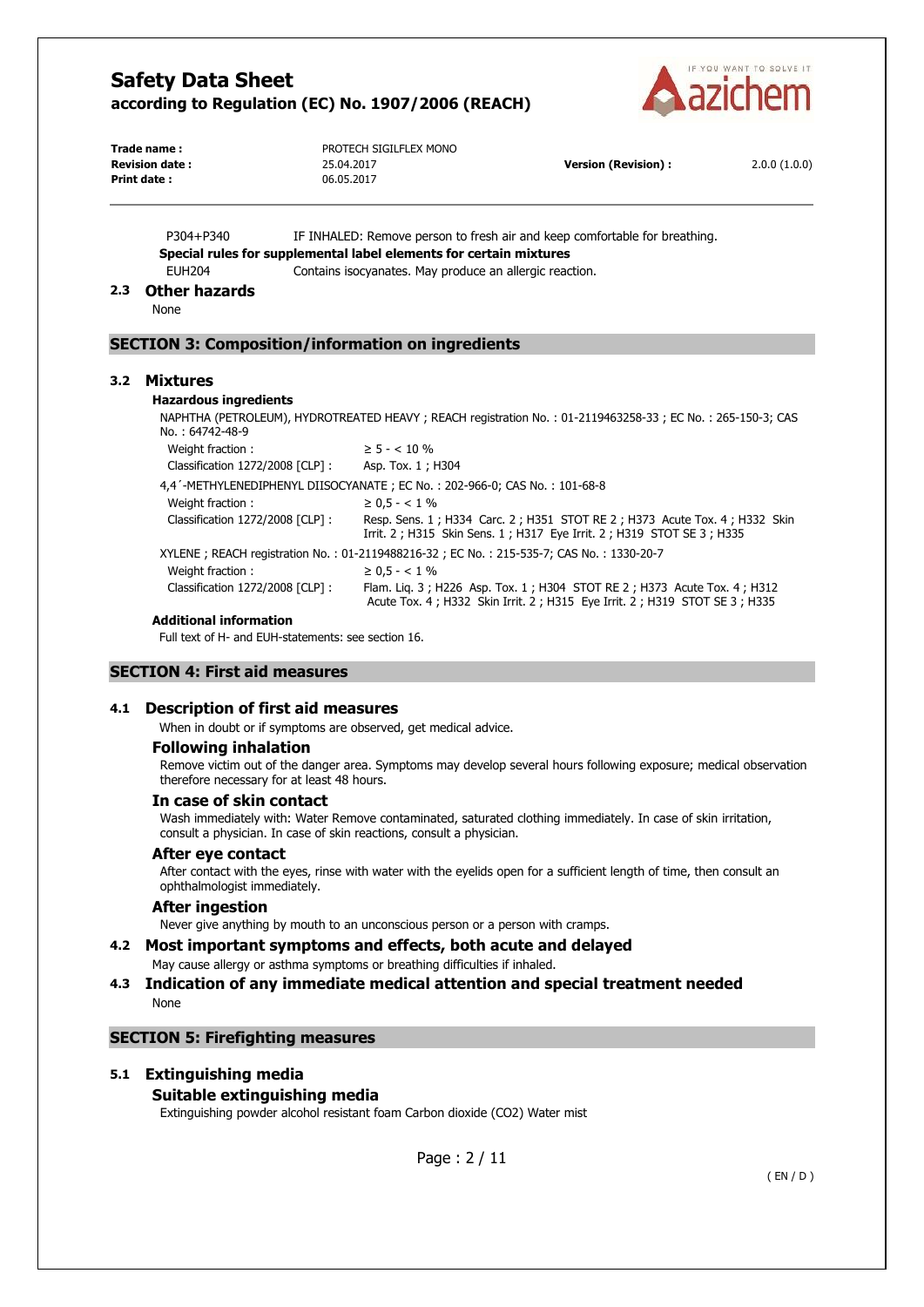

**Print date :** 06.05.2017

**Trade name :** PROTECH SIGILFLEX MONO **Revision date :** 25.04.2017 **Version (Revision) :** 2.0.0 (1.0.0)

# **5.2 Special hazards arising from the substance or mixture Hazardous combustion products**

Carbon monoxide.

# **5.3 Advice for firefighters**

### Remove persons to safety.

### **Special protective equipment for firefighters**

Do not inhale explosion and combustion gases. Use appropriate respiratory protection.

### **SECTION 6: Accidental release measures**

### **6.1 Personal precautions, protective equipment and emergency procedures**

Clear spills immediately. Wear a self-contained breathing apparatus and chemical protective clothing.

# **For non-emergency personnel**

Remove persons to safety.

# **6.2 Environmental precautions**

Do not allow to enter into surface water or drains. In case of gas escape or of entry into waterways, soil or drains, inform the responsible authorities.

# **6.3 Methods and material for containment and cleaning up**

### **For containment**

Absorb with liquid-binding material (e.g. sand, diatomaceous earth, acid- or universal binding agents). Collect in closed and suitable containers for disposal.

### **For cleaning up**

The contaminated area should be cleaned up immediately with: Water Retain contaminated washing water and dispose it.

### **6.4 Reference to other sections**

Reference to other sections Safe handling: see section 7 Personal protection equipment: see section 8

# **SECTION 7: Handling and storage**



# **7.1 Precautions for safe handling**

### **Protective measures**

**Specific requirements or handling rules**  Do not breathe dust. Do not breathe gas/fumes/vapour/spray. See section 8.

# **Advices on general occupational hygiene**

Normal precautions taken when handling chemicals should be observed.

# **7.2 Conditions for safe storage, including any incompatibilities**

Only use containers specifically approved for the substance/product.

### **Requirements for storage rooms and vessels**

Keep in a cool, well-ventilated place. Protect against UV-radiation/sunlight Humidity.

### **Hints on joint storage**

**Storage class : 10 Storage class (TRGS 510) :** 10 **Keep away from** 

Store at least 3 metres apart from: Chemicals/products that react together readily

Page : 3 / 11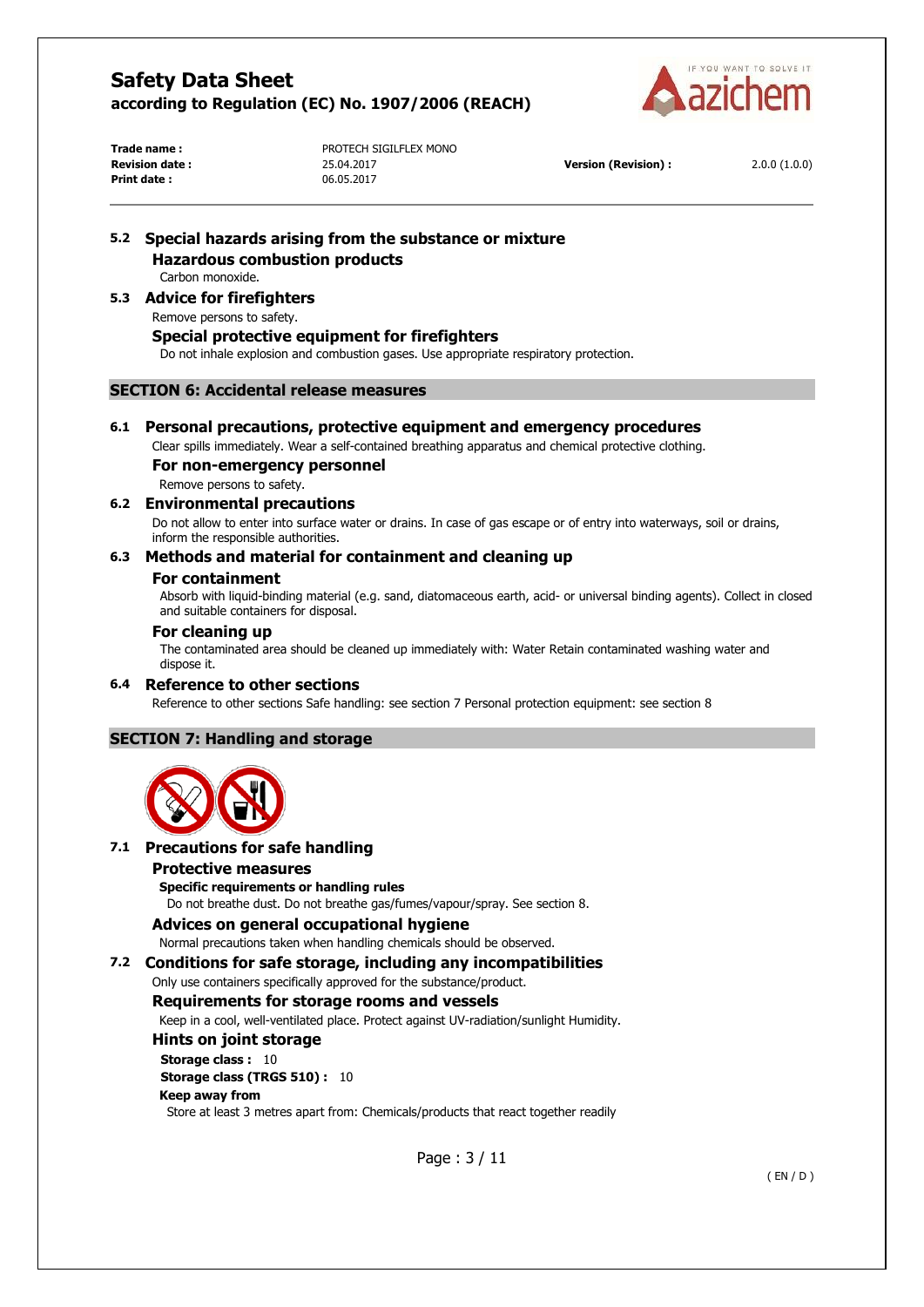**Further information on storage conditions** Keep container tightly closed and in a well-ventilated place.



**Print date :** 06.05.2017

**Trade name :** PROTECH SIGILFLEX MONO **Revision date :** 25.04.2017 **Version (Revision) :** 2.0.0 (1.0.0)

# Page : 4 / 11 **7.3 Specific end use(s)**  None **SECTION 8: Exposure controls/personal protection 8.1 Control parameters Occupational exposure limit values**  4,4´-METHYLENEDIPHENYL DIISOCYANATE ; CAS No. : 101-68-8 Limit value type (country of origin) : TRGS 900 ( D ) Parameter : E: inhalable fraction Limit value :  $0.05 \text{ mg/m}^3$ Peak limitation :  $1/=2=(I)$ Remark : Sa, Y Version : 06.11.2015 **DNEL/DMEL and PNEC values DNEL/DMEL**  Limit value type : DNEL Consumer (systemic) ( XYLENE ; CAS No. : 1330-20-7 ) Exposure route : Dermal Exposure frequency : Long-term (repeated) Limit value : 108 mg/kg Limit value type : DNEL Consumer (systemic) ( XYLENE ; CAS No. : 1330-20-7 ) Exposure route : Thhalation Exposure frequency : Long-term (repeated)  $Limit value : 14.8 ma/m<sup>3</sup>$ Limit value type : DNEL Consumer (systemic) (XYLENE ; CAS No. : 1330-20-7 ) Exposure route : Call Oral Exposure frequency : Long-term (repeated) Limit value : 1,6 mg/kg Limit value type : DNEL worker (local) (XYLENE ; CAS No. : 1330-20-7) Exposure route : Thhalation Exposure frequency : Short-term (acute) Limit value : 289 mg/kg Limit value type : DNEL worker (systemic) (XYLENE ; CAS No. : 1330-20-7) Exposure route : Dermal Exposure frequency : Long-term (repeated) Limit value : 180 mg/kg Limit value type : DNEL worker (systemic) (XYLENE ; CAS No. : 1330-20-7 ) Exposure route : Thhalation Exposure frequency : Long-term (repeated) Limit value :  $77 \text{ mg/m}^3$ **PNEC**  Limit value type : PNEC aquatic, freshwater (XYLENE ; CAS No. : 1330-20-7) Limit value : 0,32 mg/l Limit value type : PNEC aquatic, intermittent release ( XYLENE ; CAS No. : 1330-20-7 ) Limit value : 0,32 mg/l Limit value type : PNEC aquatic, marine water (XYLENE ; CAS No. : 1330-20-7) Limit value : 0,32 mg/l Limit value type : PNEC sediment, freshwater (XYLENE ; CAS No. : 1330-20-7) Limit value : 12,46 mg/kg Limit value type : PNEC sediment, marine water (XYLENE ; CAS No. : 1330-20-7)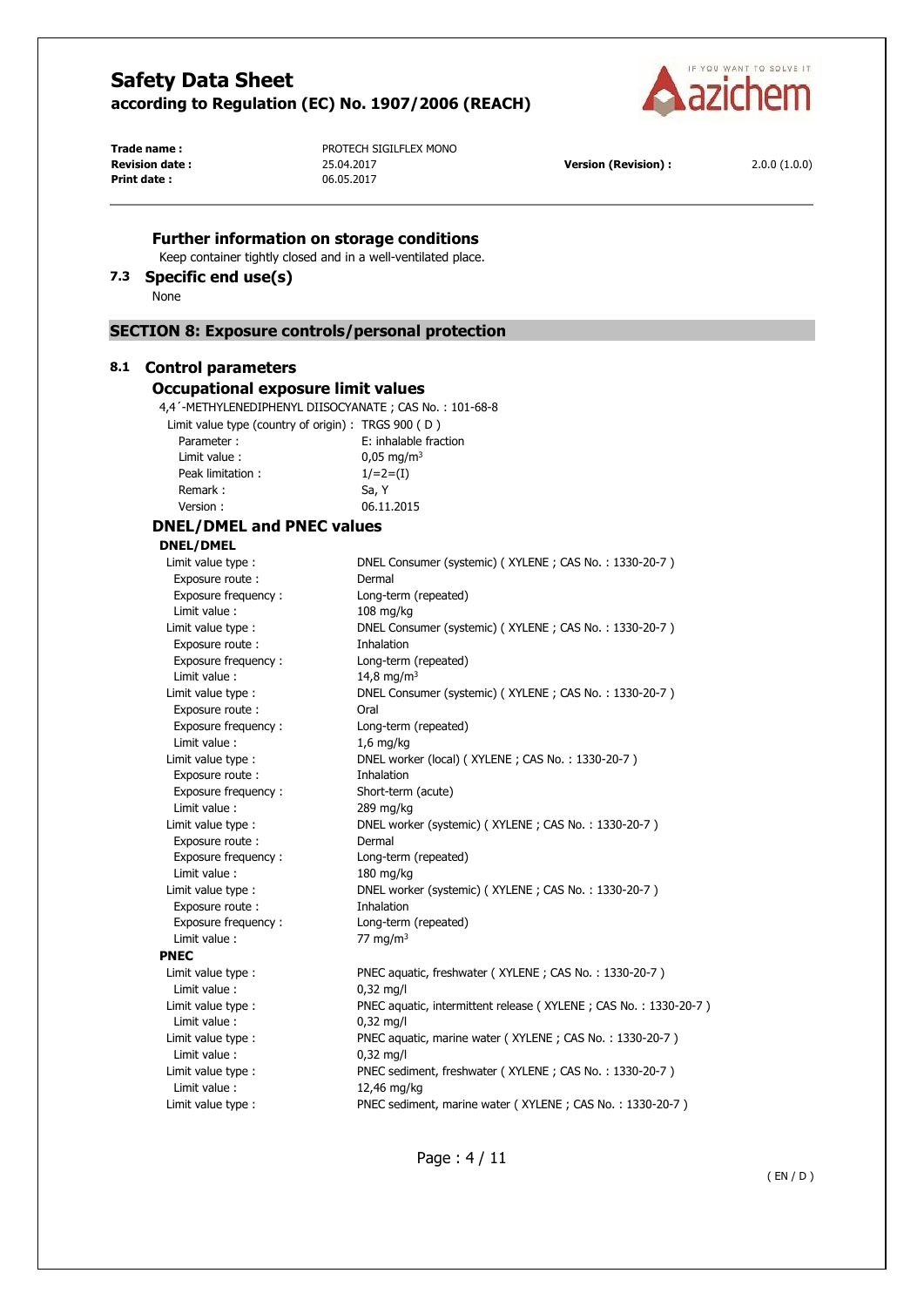

**Print date :** 06.05.2017

**Trade name :** PROTECH SIGILFLEX MONO **Revision date :** 25.04.2017 **Version (Revision) :** 2.0.0 (1.0.0)

Limit value : 12,46 mg/kg Limit value : 2,31 mg/kg Limit value : 6,58 mg/l

Limit value type : PNEC Soil (XYLENE ; CAS No. : 1330-20-7) Limit value type : PNEC sewage treatment plant (STP) (XYLENE ; CAS No. : 1330-20-7 )

# **8.2 Exposure controls**

### **Appropriate engineering controls**

If local exhaust ventilation is not possible or not sufficient, the entire working area must be ventilated by technical means. If technical exhaust or ventilation measures are not possible or insufficient, respiratory protection must be worn.

### **Personal protection equipment**



When using do not eat, drink, smoke, sniff.

# **Eye/face protection**

**Suitable eye protection** 

Safety glasses with side shields (EN 166).

# **Skin protection**

**Hand protection** 

Wear rubber gloves approved under standard EN374.

### **Respiratory protection**

In case of exceeding the threshold value (if available) of one or more of the substances present in the product, for daily exposure in the workplace or to a fraction established by the service of prevention and protection service, wear a mask with filter type B or universal, the class (1, 2 or 3) must be chosen according to the limit concentration of use (ref. standard EN 141).

# **SECTION 9: Physical and chemical properties**

### **9.1 Information on basic physical and chemical properties**

# **Safety relevant basis data**

| <b>Aspect</b>                            |                | Viscous liquid     |                   |
|------------------------------------------|----------------|--------------------|-------------------|
| Colour                                   |                | No data available  |                   |
| <b>Odour</b>                             |                | light              |                   |
| Melting point/melting range:             | (1013 hPa)     | No data available  |                   |
| <b>Vapour density</b>                    | $($ (air = 1)) | Data not available |                   |
| Initial boiling point and boiling range: | (1013 hPa)     | No data available  |                   |
| Decomposition temperature :              |                | No data available  |                   |
| <b>Self flammability</b>                 |                | No data available  |                   |
| Flash point:                             | >              | 60                 | °C                |
| Flammability (solid, gas)                |                | Data not available |                   |
| Lower explosion limit :                  |                | No data available  |                   |
| Upper explosion limit:                   |                | No data available  |                   |
| <b>Explosive properties</b>              |                | Data not available |                   |
| Vapour pressure                          | (20 °C)        | No data available  |                   |
| Density :                                | (20 °C)        | $1,3 - 1,5$        | q/cm <sup>3</sup> |
| Density :                                | (23 °C)        | No data available  |                   |
| Water solubility:                        | (20 °C)        | Soluble            |                   |
| pH:                                      |                | No data available  |                   |
| <b>Log Pow</b>                           | (20 °C)        | not applicable     |                   |
| <b>Viscosity:</b>                        | (20 °C)        | No data available  |                   |
| <b>Viscosity:</b>                        | (23 °C)        | No data available  |                   |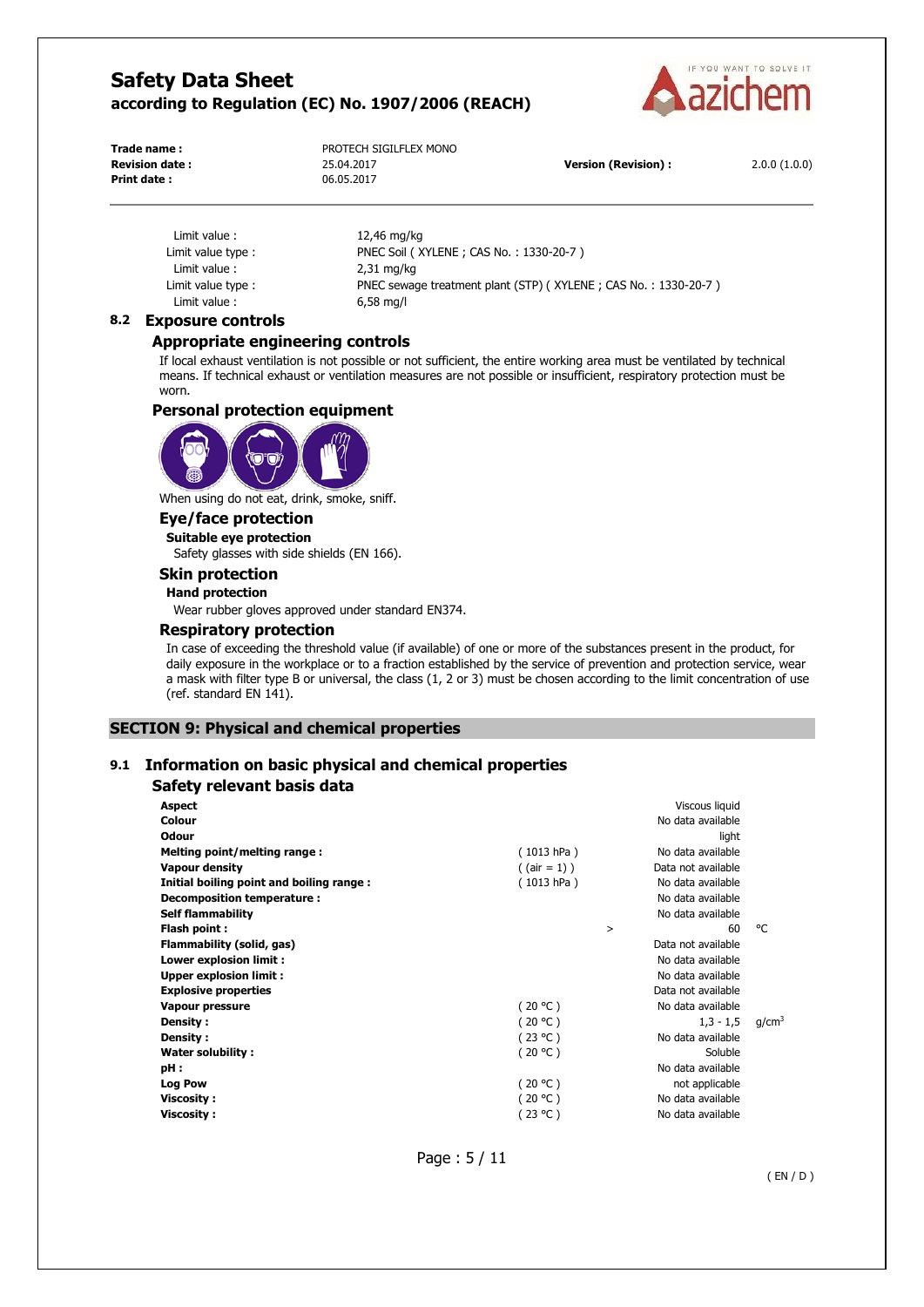

**Print date :** 06.05.2017

**Trade name :** PROTECH SIGILFLEX MONO **Revision date :** 25.04.2017 **Version (Revision) :** 2.0.0 (1.0.0)

**Odour threshold Data not available Data not available Data not available** 

**Evaporation rate Evaporation rate Data not available Data not available Data not available Data not available Oxidizing properties** Data not available

# **9.2 Other information**

None

### **SECTION 10: Stability and reactivity**

#### **10.1 Reactivity**

No information available.

- **10.2 Chemical stability**  See section 7. No additional measures necessary.
- **10.3 Possibility of hazardous reactions**  Certain vapours form explosive mixtures with air.
- **10.4 Conditions to avoid**  No information available.
- **10.5 Incompatible materials**  No information available.
- **10.6 Hazardous decomposition products**

Carbon monoxide.

# **SECTION 11: Toxicological information**

# **11.1 Information on toxicological effects**

# **Acute effects**

**Acute oral toxicity**  Parameter : LD50 ( NAPHTHA (PETROLEUM), HYDROTREATED HEAVY ; CAS No. : 64742-48-9 ) Exposure route : Oral Species : Rat Effective dose :  $> 5000$  mg/kg Parameter : LD50 ( 4,4<sup>'</sup>-METHYLENEDIPHENYL DIISOCYANATE ; CAS No. : 101-68-8 ) Exposure route : Oral Species : Mouse Effective dose : 2200 mg/kg Parameter : LD50 (XYLENE ; CAS No. : 1330-20-7 ) Exposure route : Call Coral Species : mouse (male)  $Effective dose : = 5627 ma/ka$ **Acute dermal toxicity**  Parameter : LD50 ( NAPHTHA (PETROLEUM), HYDROTREATED HEAVY ; CAS No. : 64742-48-9 ) Exposure route : Dermal Species : Rabbit Effective dose :  $> 5000 \text{ mg/kg}$ Parameter : LD50 ( XYLENE ; CAS No. : 1330-20-7 ) Exposure route : Dermal Species : Rabbit Effective dose :  $> 5000$  ml/kg **Acute inhalation toxicity**  Parameter : LC50 ( NAPHTHA (PETROLEUM), HYDROTREATED HEAVY ; CAS No. : 64742-48-9 ) Exposure route : Inhalation Species : Rat

Page : 6 / 11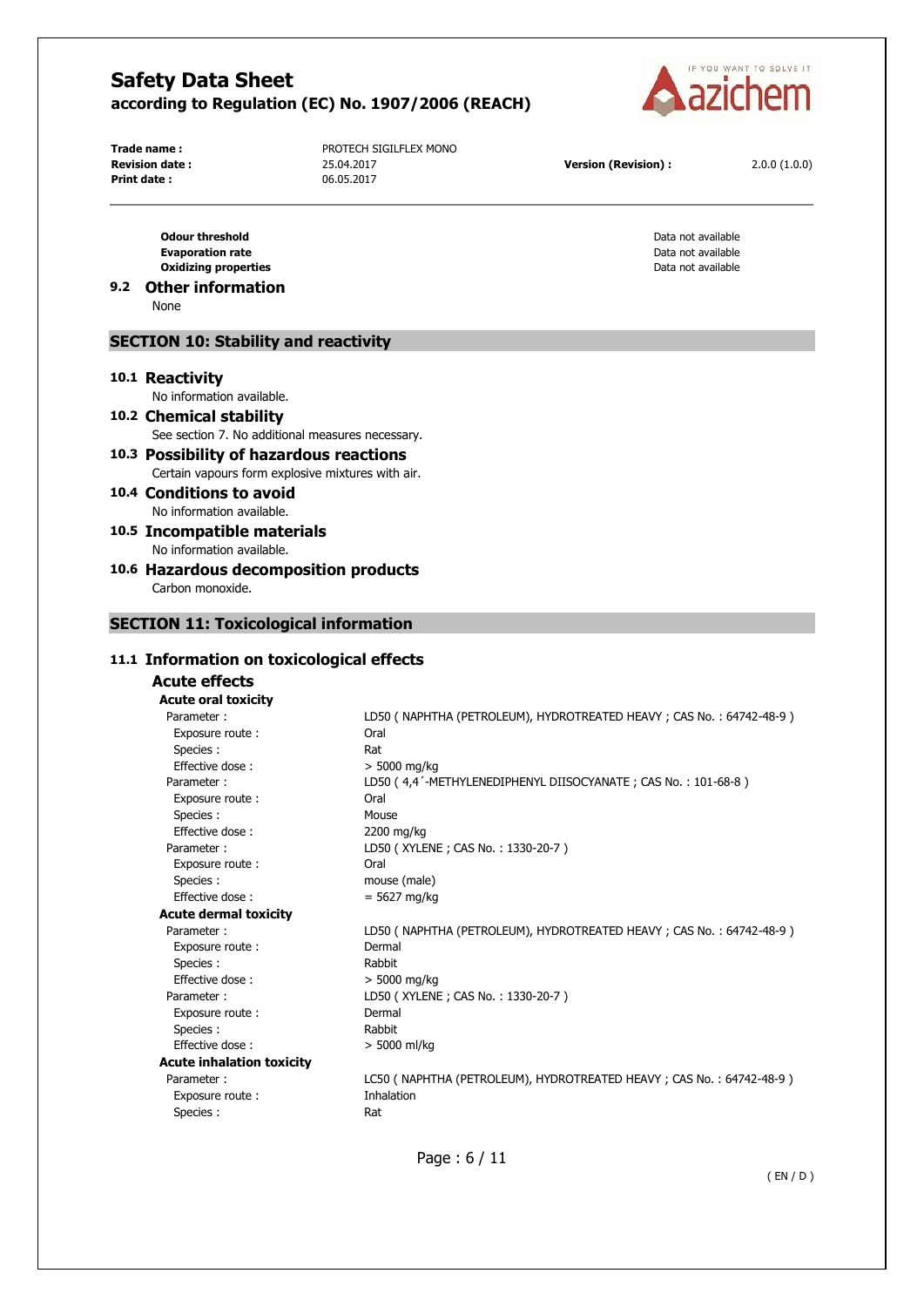

**Print date :** 06.05.2017

**Trade name :** PROTECH SIGILFLEX MONO **Revision date :** 25.04.2017 **Version (Revision) :** 2.0.0 (1.0.0)

| Effective dose:                                                   | $> 4951$ mg/m <sup>3</sup>                                     |
|-------------------------------------------------------------------|----------------------------------------------------------------|
| Exposure time:                                                    | 4 h                                                            |
| Parameter:                                                        | LC50 (4,4 '-METHYLENEDIPHENYL DIISOCYANATE; CAS No.: 101-68-8) |
| Exposure route:                                                   | Inhalation                                                     |
| Species:                                                          | Rat                                                            |
| Effective dose:                                                   | 490 mg/m <sup>3</sup>                                          |
| Parameter:                                                        | LC50 (XYLENE; CAS No.: 1330-20-7)                              |
| Exposure route:                                                   | Inhalation                                                     |
| Species:                                                          | Rat                                                            |
| Effective dose:                                                   | $= 20$ mg/l                                                    |
| Exposure time:                                                    | 4 h                                                            |
| Irritant and corrosive effects<br>Delmanne leekating ta tha alder |                                                                |

**Primary irritation to the skin**  Not an irritant.

**Irritation to eyes** 

Not an irritant.

**Irritation to respiratory tract**  Slightly irritant to respiratory tract

# **Sensitisation**

Respiratory sensitizer

### **Repeated dose toxicity (subacute, subchronic, chronic)**

There were no chronic effects or effects at low concentrations.

# **CMR effects (carcinogenicity, mutagenicity and toxicity for reproduction)**

The ingredients in this mixture do not meet the criteria for classification as CMR according to CLP.

# **SECTION 12: Ecological information**

Do not allow uncontrolled discharge of product into the environment.

#### **12.1 Toxicity**

| Aquatic toxicity                    |                                                                         |
|-------------------------------------|-------------------------------------------------------------------------|
| Acute (short-term) fish toxicity    |                                                                         |
| Parameter:                          | LC50 ( NAPHTHA (PETROLEUM), HYDROTREATED HEAVY ; CAS No. : 64742-48-9 ) |
| Species :                           | Oncorhynchus mykiss (Rainbow trout)                                     |
| Effective dose:                     | $10 - 30$ mg/l                                                          |
| Exposure time :                     | 96 h                                                                    |
| Parameter:                          | LC50 (XYLENE; CAS No.: 1330-20-7)                                       |
| Species :                           | Oncorhynchus mykiss (Rainbow trout)                                     |
| Effective dose:                     | $2,6$ mg/l                                                              |
| Exposure time:                      | 96 h                                                                    |
| Chronic (long-term) fish toxicity   |                                                                         |
| Parameter:                          | NOEC (XYLENE; CAS No.: 1330-20-7)                                       |
| Species:                            | Oncorhynchus mykiss (Rainbow trout)                                     |
| Effective dose:                     | $> 1.3$ mg/l                                                            |
| Exposure time:                      | 56 g                                                                    |
| Acute (short-term) daphnia toxicity |                                                                         |
| Parameter:                          | EC50 ( NAPHTHA (PETROLEUM), HYDROTREATED HEAVY ; CAS No. : 64742-48-9 ) |
| Species :                           | Daphnia                                                                 |
| Effective dose:                     | $22 - 46$ mg/l                                                          |
| Exposure time:                      | 48 h                                                                    |
| Parameter:                          | EC50 (XYLENE; CAS No.: 1330-20-7)                                       |
| Species :                           | Daphnia                                                                 |
| Effective dose:                     | $1$ mg/l                                                                |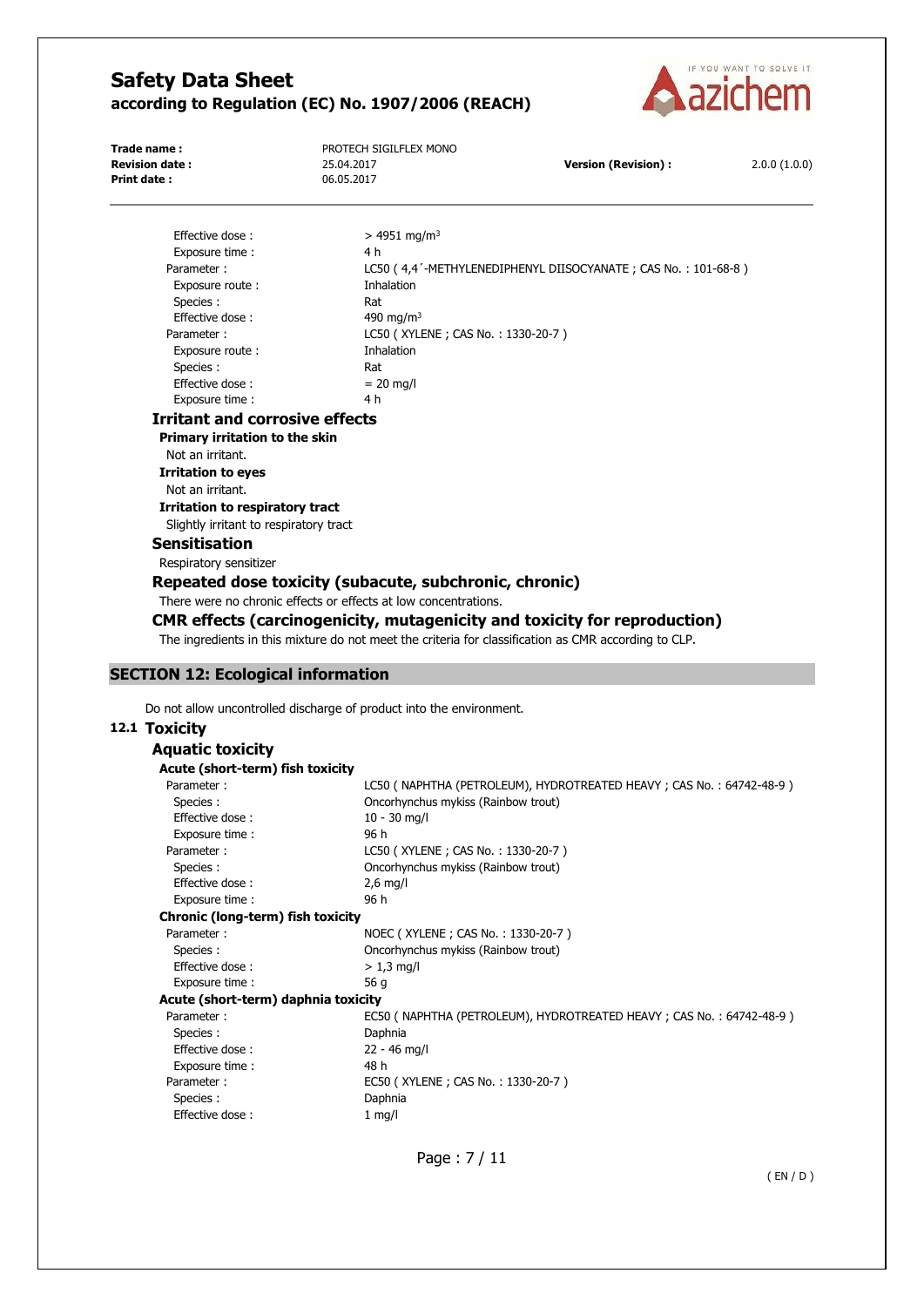

| Trade name :           | PROTECH SIGILFLEX MONO |                            |              |
|------------------------|------------------------|----------------------------|--------------|
| <b>Revision date :</b> | 25.04.2017             | <b>Version (Revision):</b> | 2.0.0(1.0.0) |
| Print date:            | 06.05.2017             |                            |              |

Exposure time : 24 h **Chronic (long-term) daphnia toxicity**  Parameter : NOEC ( XYLENE ; CAS No. : 1330-20-7 ) Species : Daphnia Effective dose : 1,57 mg/l Exposure time : 21 g **Acute (short-term) algae toxicity**  Parameter : EC50 ( NAPHTHA (PETROLEUM), HYDROTREATED HEAVY ; CAS No. : 64742-48-9 ) Species : Algae Effective dose :  $> 1000$  ma/l Exposure time : 72 h Parameter : EC0 ( XYLENE ; CAS No. : 1330-20-7 ) Species : Pseudokirchneriella subcapitata Effective dose : 0,44 mg/l Exposure time : 73 h Parameter : ErC50 (XYLENE ; CAS No. : 1330-20-7 ) Species : Pseudokirchneriella subcapitata Effective dose : 4,36 mg/l Exposure time : 73 h **12.2 Persistence and degradability**  No information available. **12.3 Bioaccumulative potential**  No information available. **12.4 Mobility in soil**  No information available. **12.5 Results of PBT and vPvB assessment**  No information available. **12.6 Other adverse effects**  No information available. **12.7 Additional ecotoxicological information**  None **SECTION 13: Disposal considerations 13.1 Waste treatment methods Product/Packaging disposal**  Dispose according to legislation. **SECTION 14: Transport information 14.1 UN number**  No dangerous good in sense of these transport regulations. **14.2 UN proper shipping name**  No dangerous good in sense of these transport regulations. **14.3 Transport hazard class(es)**  No dangerous good in sense of these transport regulations. **14.4 Packing group**  No dangerous good in sense of these transport regulations. **14.5 Environmental hazards**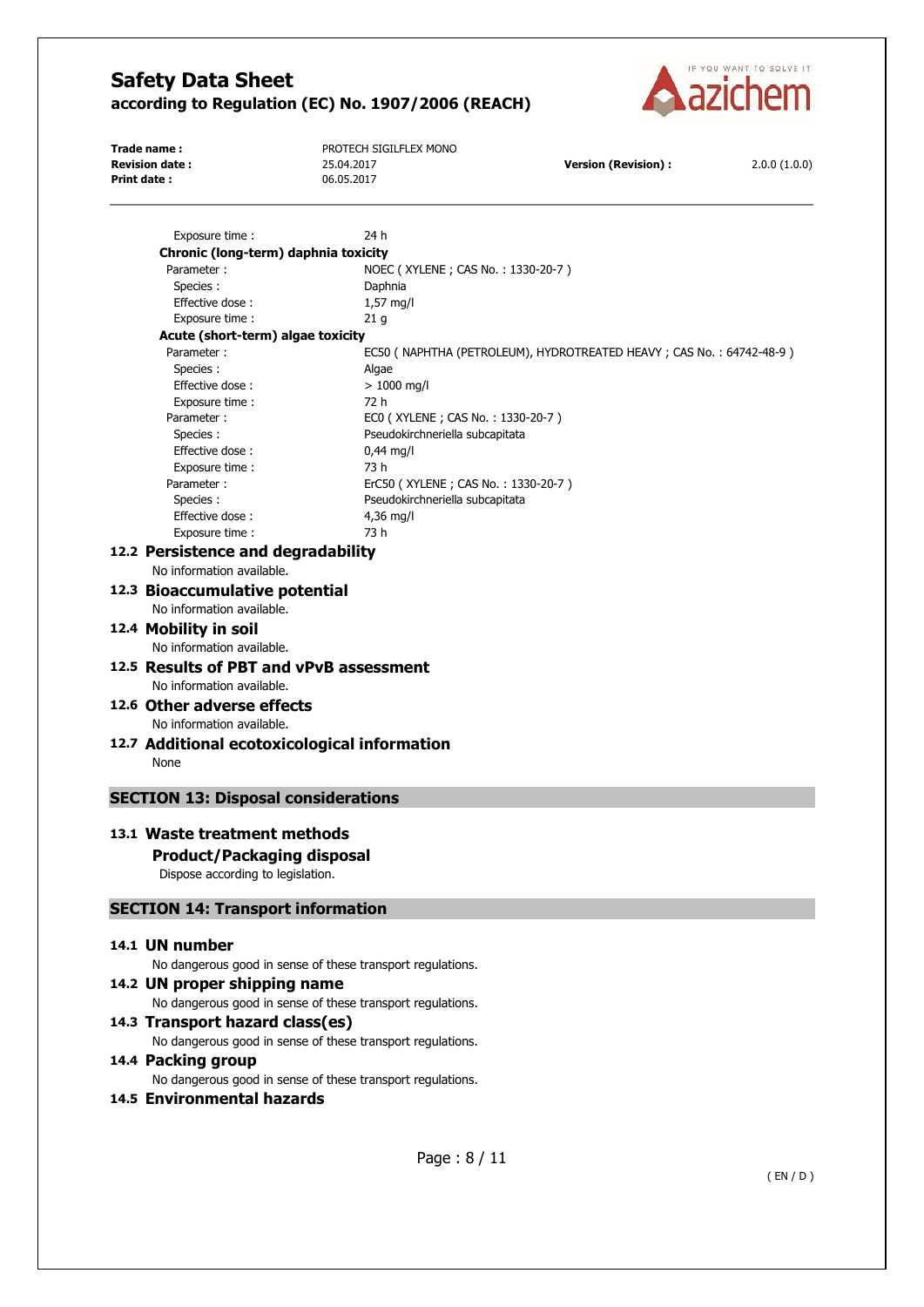

**Print date :** 06.05.2017

**Trade name :** PROTECH SIGILFLEX MONO **Revision date :** 25.04.2017 **Version (Revision) :** 2.0.0 (1.0.0)

No dangerous good in sense of these transport regulations.

### **14.6 Special precautions for user**

None

### **14.7 Transport in bulk according to Annex II of Marpol and the IBC Code**  not applicable

# **SECTION 15: Regulatory information**

# **15.1 Safety, health and environmental regulations/legislation specific for the substance or mixture**

### **EU legislation**

Regulation (EC) 1907/2006/CE (REACh). Regulation (EC) No 1272/2008 (CLP). Regulation (EU) 2015/830 requirements for the compilation of safety data sheets. Commission Regulation (EC) No 790/2009/CE (amending, for the purposes of its adaptation to technical and scientific progress (ATP), Regulation (EC) No 1272/2008). Commission Regulation (EU) No 286/2011 (amending, for the purposes of its adaptation to technical and scientific progress (ATP), Regulation (EC) No 1272/2008). Commission Regulation (EU) No 618/2012 (amending, for the purposes of its adaptation to technical and scientific progress (ATP), Regulation (EC) No 1272/2008). Commission Regulation (EU) No 487/2013 (amending, for the purposes of its adaptation to technical and scientific progress (ATP), Regulation (EC) No 1272/2008). Commission Regulation (EU) No 758/2013 (amending, for the purposes of its adaptation to technical and scientific progress (ATP), Regulation (EC) No 1272/2008). Commission Regulation (EU) No 944/2013 (amending, for the purposes of its adaptation to technical and scientific progress (ATP), Regulation (EC) No 1272/2008). Commission Regulation (EU) No 605/2014 (amending, for the purposes of its adaptation to technical and scientific progress (ATP), Regulation (EC) No 1272/2008). Commission Regulation (EU) No 1297/2015 (amending, for the purposes of its adaptation to technical and scientific progress (ATP), Regulation (EC) No 1272/2008).

### **Other regulations (EU)**

#### **Regulation (CE) 1907/2006: Substance of very high concern included in the SVHC Candidate List**  None

### **National regulations**

Italy: Legislative Decree 81/2008 (Consolidated Law on protection of health and safety at work), as amended and Directive 2009/161/UE - chemical risk assessment in accordance with Title IX

# **Technische Anleitung Luft (TA-Luft)**

Weight fraction (Number 5.2.5. I) :  $< 5$  %

# **Water hazard class (WGK)**

Class : 2 (Hazardous to water) Classification according to VwVwS

### **15.2 Chemical safety assessment**

not applicable

### **SECTION 16: Other information**

### **16.1 Indication of changes**

02. Label elements · 02. Labelling according to Regulation (EC) No. 1272/2008 [CLP] · 02. Labelling according to Regulation (EC) No. 1272/2008 [CLP] - Hazard components for labelling · 03. Hazardous ingredients · 08. Occupational exposure limit values

# **16.2 Abbreviations and acronyms**

#### **LEGENDA:**

| ADR:          | Accord européen relative au transport international des marchandises dangereuses par route (accordo<br>europeo relativo al trasporto internazionale delle merci pericolose su strada) |
|---------------|---------------------------------------------------------------------------------------------------------------------------------------------------------------------------------------|
| ASTM:         | ASTM International, originariamente nota come American Society for Testing and Materials (ASTM)                                                                                       |
| EINECS:       | European Inventory of Existing Commercial Chemical Substances (Registro Europeo delle Sostanze<br>chimiche in Commercio)                                                              |
| EC(0/50/100): | Effective Concentration 0/50/100 (Concentrazione Effettiva Massima per 0/50100% degli Individui)                                                                                      |
| LC(0/50/100): | Lethal Concentration 0/50/100 (Concentrazione Letale per 0/50100% degli Individui)                                                                                                    |
| IC50:         | Inhibitor Concentration 50 (Concentrazione Inibente per il 50% degli Individui)                                                                                                       |

Page : 9 / 11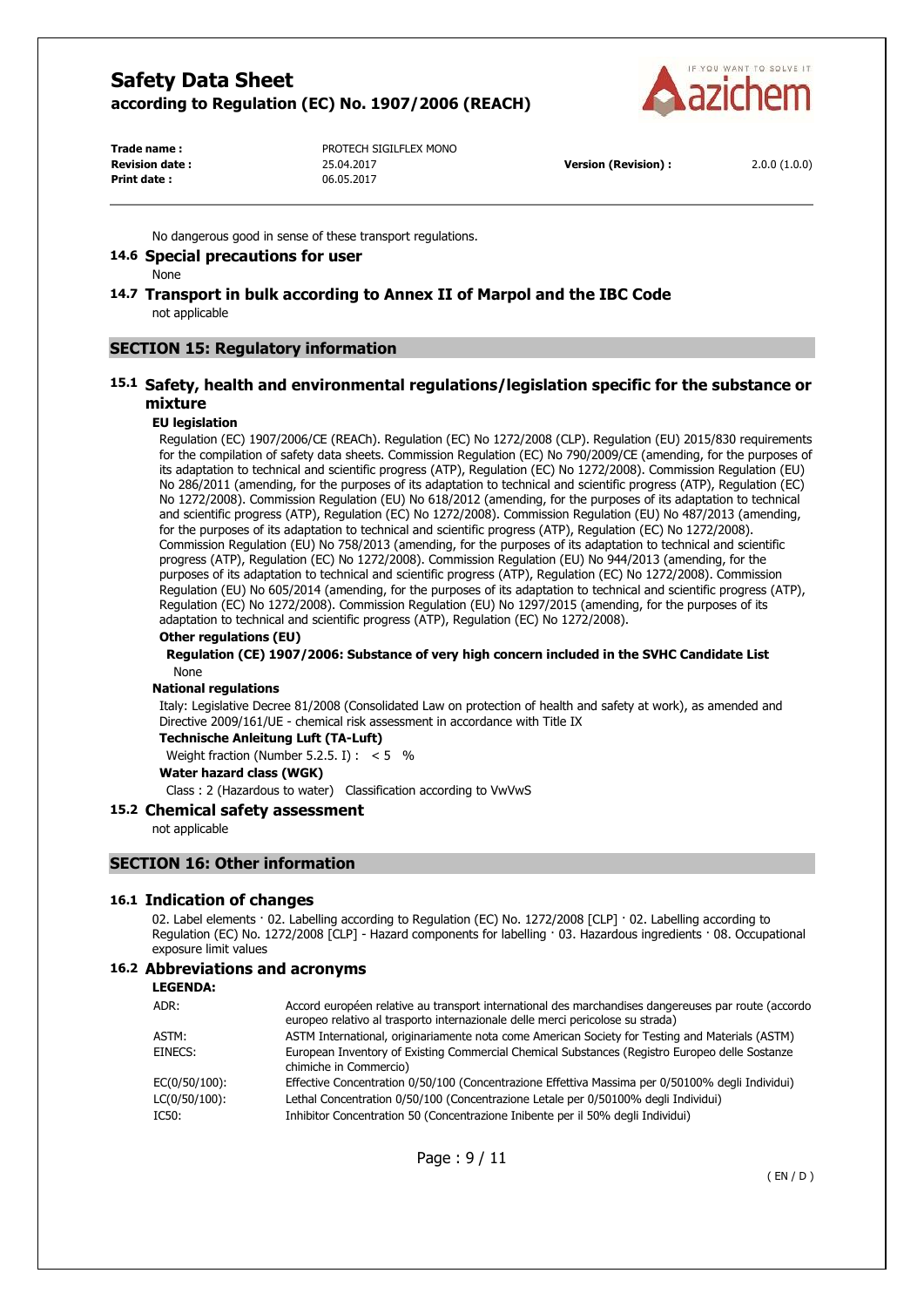

| PROTECH SIGILFLEX MONO |                      |              |
|------------------------|----------------------|--------------|
| 25.04.2017             | Version (Revision) : | 2.0.0(1.0.0) |
| 06.05.2017             |                      |              |
|                        |                      |              |

| NOEL:                              | No Observed Effect Level (Dose massima senza effetti)                                                                                                                                |
|------------------------------------|--------------------------------------------------------------------------------------------------------------------------------------------------------------------------------------|
| NOEC:                              | No Observed Effect Concentration (Concentrazione massima senza effetti)                                                                                                              |
| LOEC:                              | Lowest Observed Effect Concentration (Concentrazione massima alla quale è possibile evidenziare un<br>effetto)                                                                       |
| DNEL:                              | Derived No Effect Level (Dose derivata di non effetto)                                                                                                                               |
| DMEL:                              | Derived Minimum Effect Level (Dose derivata di minimo effetto)                                                                                                                       |
| CLP:                               | Classification, Labelling and Packaging (Classificazione, Etichettatura e Imballaggio)                                                                                               |
| CSR:                               | Rapporto sulla Sicurezza Chimica (Chemical Safety Report)                                                                                                                            |
| $LD(0/50/100)$ :                   | Lethal Dose 0/50/100 (Dose Letale per 0/50/100% degli Individui)                                                                                                                     |
| IATA:                              | International Air Transport Association (Associazione Internazionale del Trasporto Aereo)                                                                                            |
| ICAO:                              | International Civil Aviation Organization (Organizzazione Internazionale dell'Aviazione Civile)                                                                                      |
| Codice IMDG:                       | International Maritime Dangerous Goods code (Codice sul Regolamento del Trasporto Marittimo)                                                                                         |
| PBT:                               | Persistent, bioaccumulative and toxic (sostanze persistenti bioaccumulabili e tossiche)                                                                                              |
| RID:                               | Règlement concernent le transport International ferroviaire des marchandises Dangereuses<br>(Regolamento concernente il trasporto Internazionale ferroviario delle merci Pericolose) |
| STEL:                              | Short term exposure limit (limite di esposizione a breve termine)                                                                                                                    |
| TLV:                               | Threshold limit value (soglia di valore limite)                                                                                                                                      |
| TWA:                               | Time Weighted Average (media ponderata nel tempo)                                                                                                                                    |
| UE:                                | Unione Europea                                                                                                                                                                       |
| vPvB:                              | Very persistent very bioaccumulative (sostanze molto persistenti e molto bioaccumulabili)                                                                                            |
| N.D.:                              | Non disponibile.                                                                                                                                                                     |
| N.A.:                              | Non applicabile                                                                                                                                                                      |
| VwVwS.:                            | Text of Administrative Regulation on the Classification of Substances hazardous to waters into Water<br>Hazard Classes (Verwaltungsvorschrift wassergefährdende Stoffe – VwVwS)      |
| PNEC:                              | Predicted No Effect Concentration                                                                                                                                                    |
| PNOS:                              | Particulates not Otherwise Specified                                                                                                                                                 |
| BOD:                               | Biochemical Oxygen Demand                                                                                                                                                            |
| COD:                               | Chemical Oxygen Demand                                                                                                                                                               |
| BCF:                               | <b>BioConcentration Factor</b>                                                                                                                                                       |
| TRGS :                             | Technische Regeln für Gefahrstoffe -Technical Rules for Hazardous Substances, defined by The<br>Federal Institute for Occupational Safety and Health, Germany                        |
| LCL <sub>o</sub> :                 | Lethal Concentration Low (La minima concentrazione letale)                                                                                                                           |
| ThOD:                              | Theoretical Oxygen Demand                                                                                                                                                            |
|                                    | 16.3 Key literature references and sources for data                                                                                                                                  |
| None                               |                                                                                                                                                                                      |
|                                    | 16.4 Classification for mixtures and used evaluation method according to regulation                                                                                                  |
| calculated.                        | (EC) No 1272/2008 [CLP]                                                                                                                                                              |
|                                    |                                                                                                                                                                                      |
|                                    | 16.5 Relevant H- and EUH-phrases (Number and full text)                                                                                                                              |
| H <sub>226</sub>                   | Flammable liquid and vapour.                                                                                                                                                         |
| H304                               | May be fatal if swallowed and enters airways.                                                                                                                                        |
| H312+H332                          | Harmful in contact with skin or if inhaled.                                                                                                                                          |
| H315                               | Causes skin irritation.                                                                                                                                                              |
| H317                               | May cause an allergic skin reaction.                                                                                                                                                 |
| H319                               | Causes serious eye irritation.                                                                                                                                                       |
| H332                               | Harmful if inhaled.                                                                                                                                                                  |
| H334                               | May cause allergy or asthma symptoms or breathing difficulties if inhaled.                                                                                                           |
| H335                               | May cause respiratory irritation.                                                                                                                                                    |
| H351                               | Suspected of causing cancer.                                                                                                                                                         |
| H373                               | May cause damage to organs through prolonged or repeated exposure.                                                                                                                   |
| <b>16.6 Training advice</b>        |                                                                                                                                                                                      |
| None                               |                                                                                                                                                                                      |
| <b>16.7 Additional information</b> |                                                                                                                                                                                      |
|                                    |                                                                                                                                                                                      |